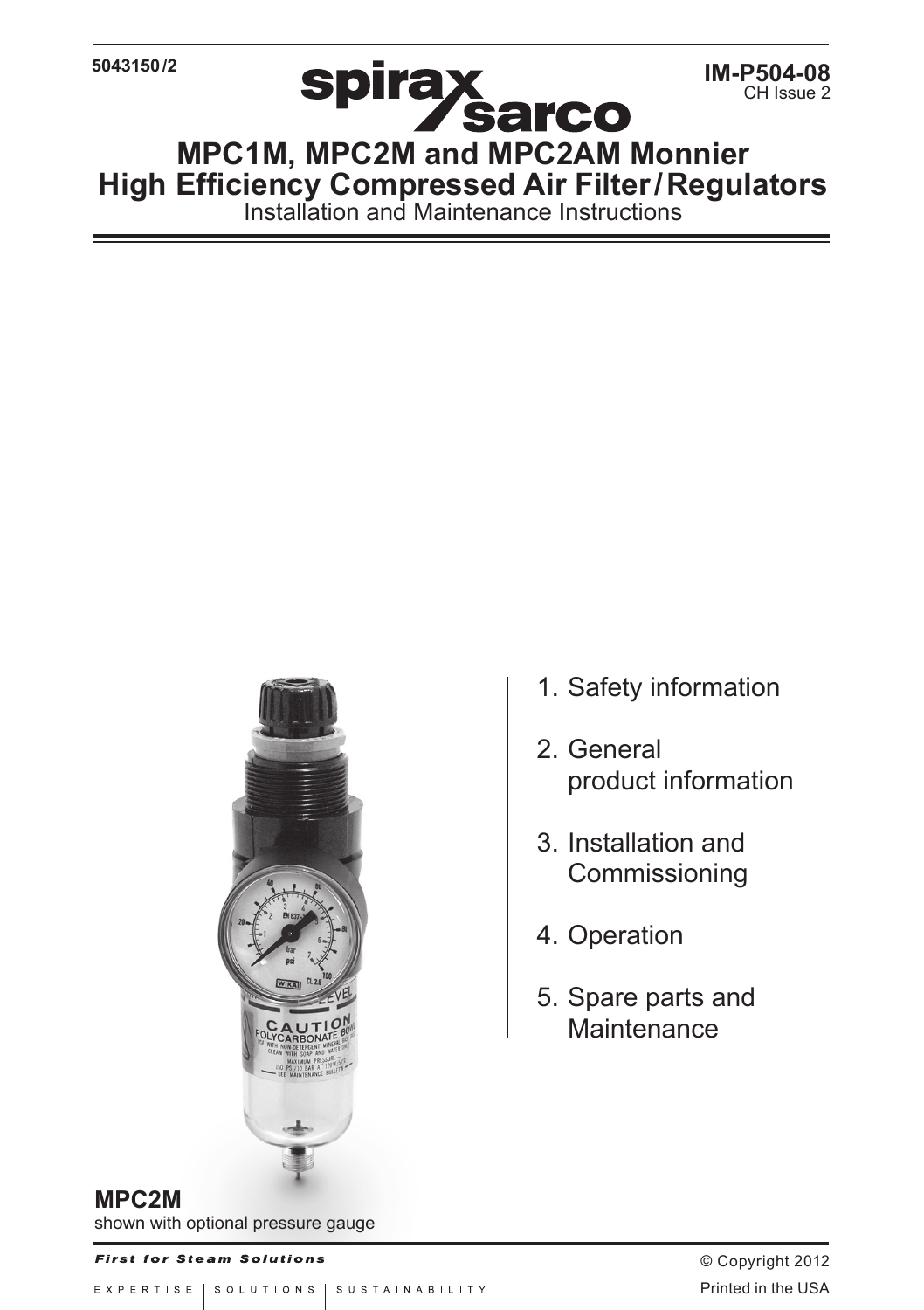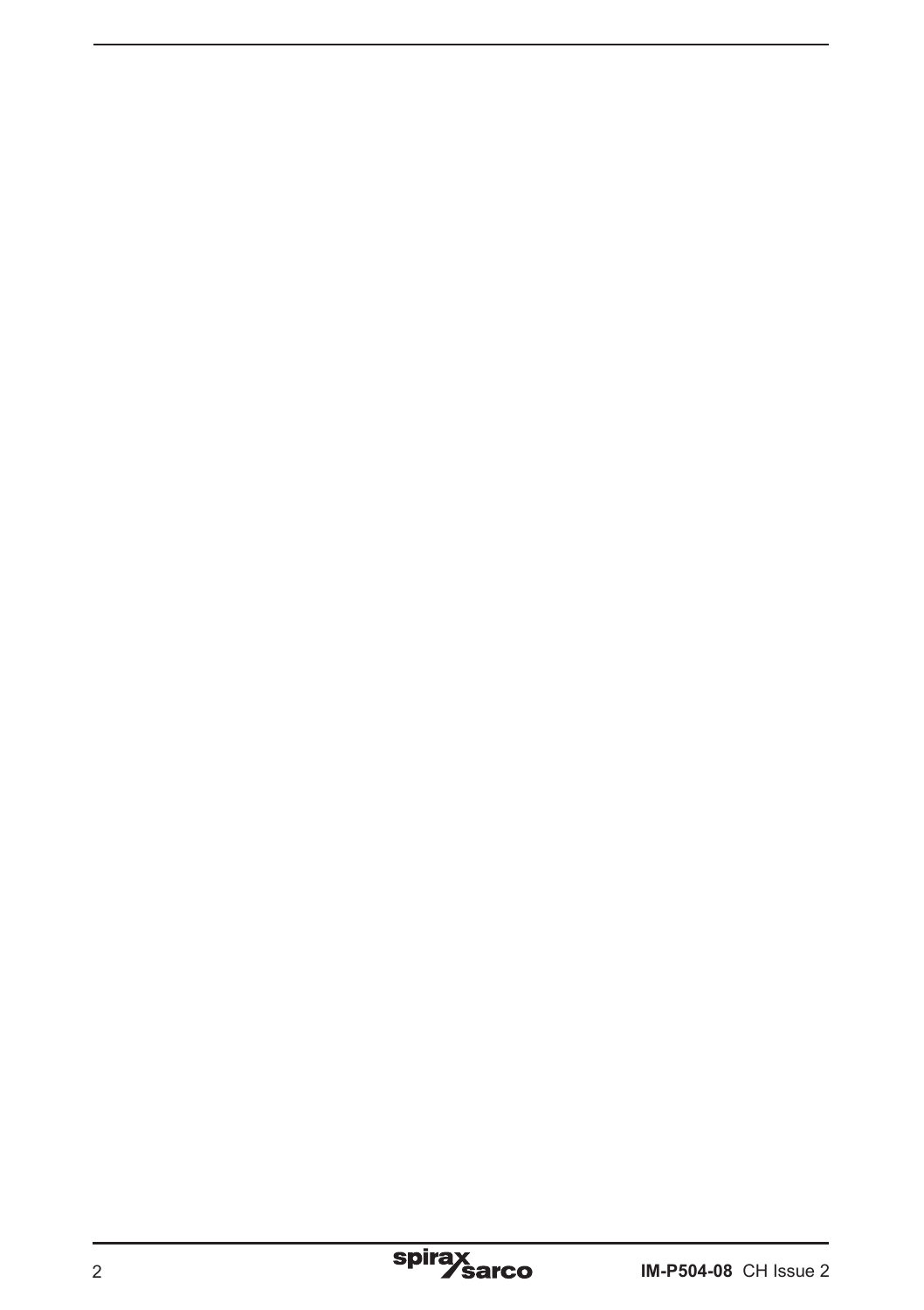**The MPC1M compressed air filter/regulator is ATEX compatible -** 

#### **Directive 94/9/EC (ATEX95) Declaration**

**The MPC1M is intended for use in potentially explosive environments as defined by Equipment Group II Category 2.**

**• We have determined the MPC1M is a 'simple' mechanical product. It is therefore not covered by the scope of the ATEX directive and consequently does not need to carry any marking**

**As part of our conformity assesment, an ignition hazard analysis to EN 13463-1 was conducted with the following outcome:**

**• We have determined the MPC1M does not have its own effective sources of ignition - even in the event of rare failures.**

**Note: As defined by the European ATEX Standing Committee... "Electrostatic charges caused by the flow-through of a medium are not considered as "own" ignition source in the sense of directive 94 / 9 /EC."**

**The MPC1M may be used in a potentially explosive environment, as defined by Equipment Group II Category 2, when used in accordance with its Installation and Maintenance Instructions (IM-P504-08).**

**Safe operation of these products can only be guaranteed if they are properly installed, commissioned, used and maintained by qualified personnel (see Section 1.11) in compliance with the operating instructions. General installation and safety instructions for pipeline and plant construction, as well as the proper use of tools and safety equipment must also be complied with.**

#### **1.1 Intended use**

**Referring to the Installation and Maintenance Instructions, name-plate and Technical Information Sheet, check that the product is suitable for the intended use/application. The products comply with the requirements of the European Pressure Equipment Directive 97/23/EC and fall within the category 'SEP'. It should be noted that products within this category are required by the Directive not to carry the mark.**

- **i) The products have been specifically designed for use on compressed air, which is in Group 2 of the above mentioned Pressure Equipment Directive. The products' use on other fluids may be possible but, if this is contemplated, Spirax Sarco should be contacted to confirm the suitability of the product for the application being considered.**
- **ii) Check material suitability, pressure and temperature and their maximum and minimum values. If the maximum operating limits of the product are lower than those of the system in which it is being fitted, or if malfunction of the product could result in a dangerous overpressure or overtemperature occurrence, ensure a safety device is included in the system to prevent such over-limit situations.**
- **iii) Determine the correct installation situation and direction of fluid flow.**
- **iv) Spirax Sarco products are not intended to withstand external stresses that may be induced by any system to which they are fitted. It is the responsibility of the installer to consider these stresses and take adequate precautions to minimise them.**
- **v) Remove protection covers from all connections and protective film from all nameplates, where appropriate, before installation on steam or other high temperature applications.**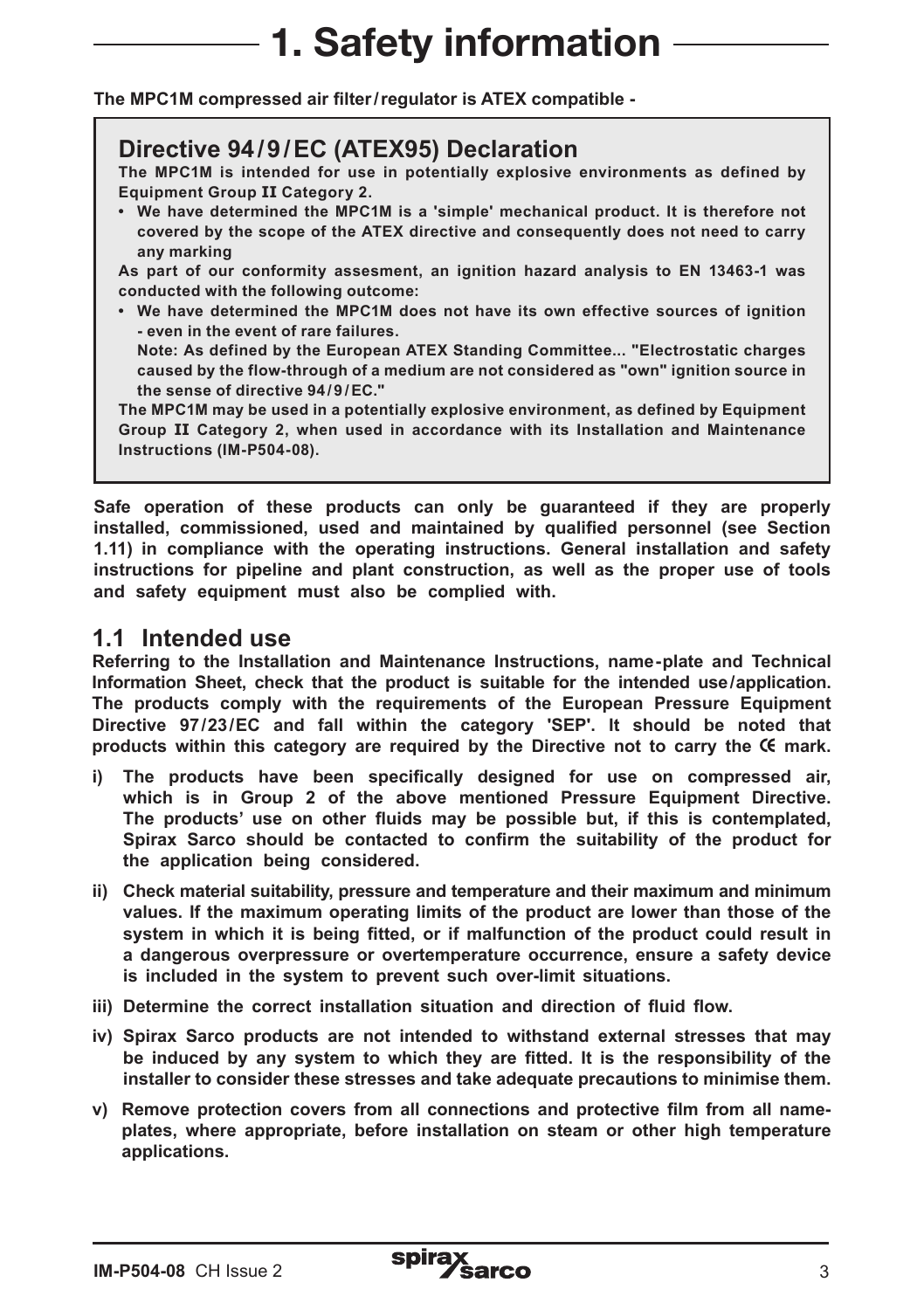### **1.2 Access**

**Ensure safe access and if necessary a safe working platform (suitably guarded) before attempting to work on the product. Arrange suitable lifting gear if required.**

### **1.3 Lighting**

**Ensure adequate lighting, particularly where detailed or intricate work is required.**

#### **1.4 Hazardous liquids or gases in the pipeline**

**Consider what is in the pipeline or what may have been in the pipeline at some previous time. Consider: flammable materials, substances hazardous to health, extremes of temperature.**

#### **1.5 Hazardous environment around the product**

**Consider: explosion risk areas, lack of oxygen (e.g. tanks, pits), dangerous gases, extremes of temperature, hot surfaces, fire hazard (e.g. during welding), excessive noise, moving machinery.**

#### **1.6 The system**

**Consider the effect on the complete system of the work proposed. Will any proposed action (e.g. closing isolation valves, electrical isolation) put any other part of the system or any personnel at risk?** 

**Dangers might include isolation of vents or protective devices or the rendering ineffective of controls or alarms. Ensure isolation valves are turned on and off in a gradual way to avoid system shocks.**

#### **1.7 Pressure systems**

**Ensure that any pressure is isolated and safely vented to atmospheric pressure. Consider double isolation (double block and bleed) and the locking or labelling of closed valves. Do not assume that the system has depressurised even when the pressure gauge indicates zero.**

#### **1.8 Temperature**

**Allow time for temperature to normalise after isolation to avoid danger of burns.**

#### **1.9 Tools and consumables**

**Before starting work ensure that you have suitable tools and /or consumables available. Use only genuine Spirax Sarco replacement parts.**

#### **1.10 Protective clothing**

**Consider whether you and/or others in the vicinity require any protective clothing to protect against the hazards of, for example, chemicals, high/low temperature, radiation, noise, falling objects, and dangers to eyes and face.**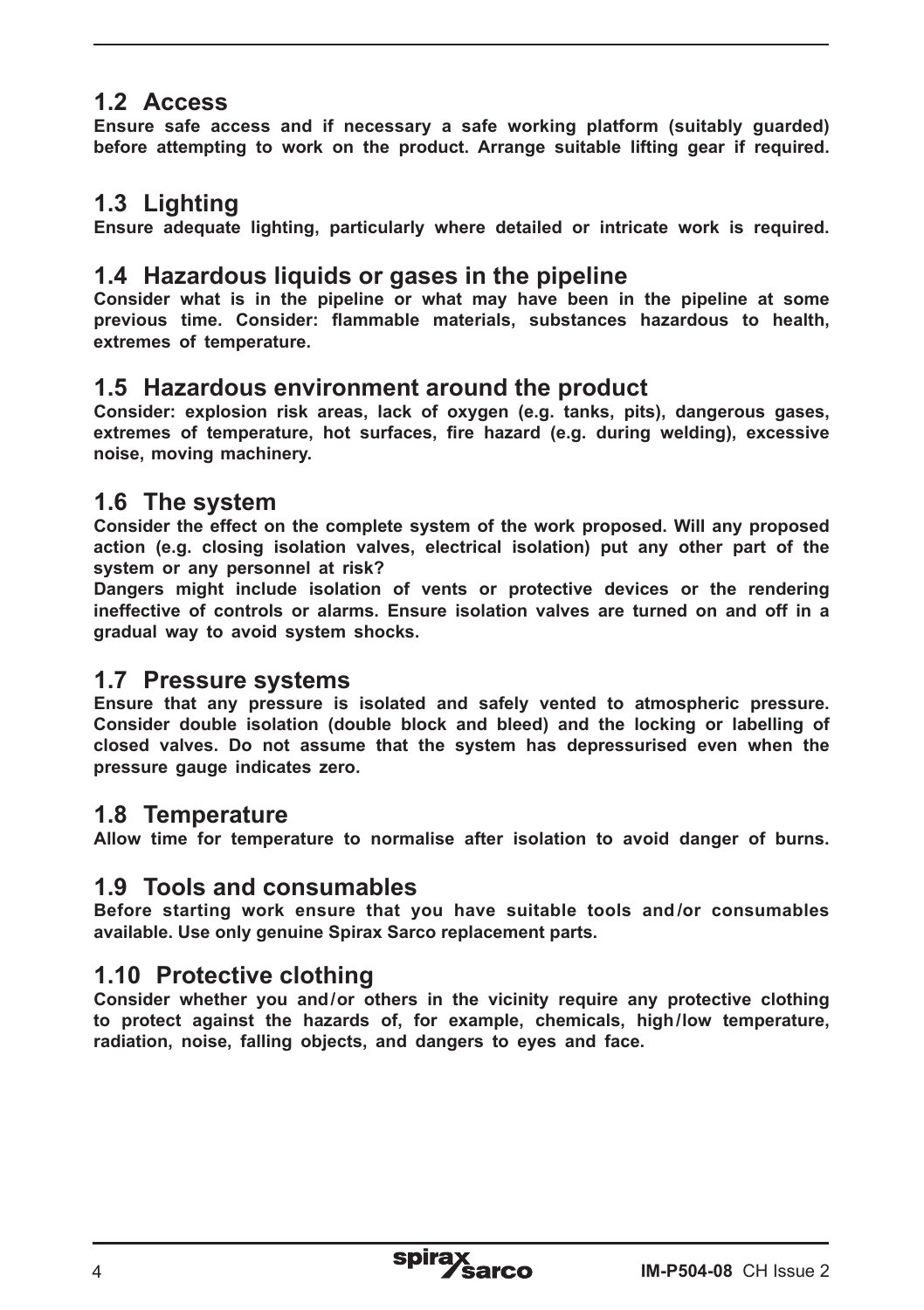#### **1.11 Permits to work**

**All work must be carried out or be supervised by a suitably competent person. Installation and operating personnel should be trained in the correct use of the product according to the Installation and Maintenance Instructions.**

**Where a formal 'permit to work' system is in force it must be complied with. Where there is no such system, it is recommended that a responsible person should know what work is going on and, where necessary, arrange to have an assistant whose primary responsibility is safety.**

**Post 'warning notices' if necessary.**

#### **1.12 Handling**

**Manual handling of large and/or heavy products may present a risk of injury. Lifting, pushing, pulling, carrying or supporting a load by bodily force can cause injury particularly to the back. You are advised to assess the risks taking into account the task, the individual, the load and the working environment and use the appropriate handling method depending on the circumstances of the work being done.**

#### **1.13 Residual hazards**

**In normal use the external surface of the product may be very hot. If used at the maximum permitted operating conditions the surface temperature of some products may reach temperatures of 90°C (194°F).**

**Many products are not self-draining. Take due care when dismantling or removing the product from an installation (refer to 'Maintenance instructions').**

#### **1.14 Freezing**

**Provision must be made to protect products which are not self-draining against frost damage in environments where they may be exposed to temperatures below freezing point.**

#### **1.15 Disposal**

**Unless otherwise stated in the Installation and Maintenance Instructions, this product is recyclable and no ecological hazard is anticipated with its disposal providing due care is taken.**

#### **1.16 Returning products**

**Customers and stockists are reminded that under EC Health, Safety and Environment Law, when returning products to Spirax Sarco they must provide information on any hazards and the precautions to be taken due to contamination residues or mechanical damage which may present a health, safety or environmental risk. This information must be provided in writing including Health and Safety data sheets relating to any substances identified as hazardous or potentially hazardous.**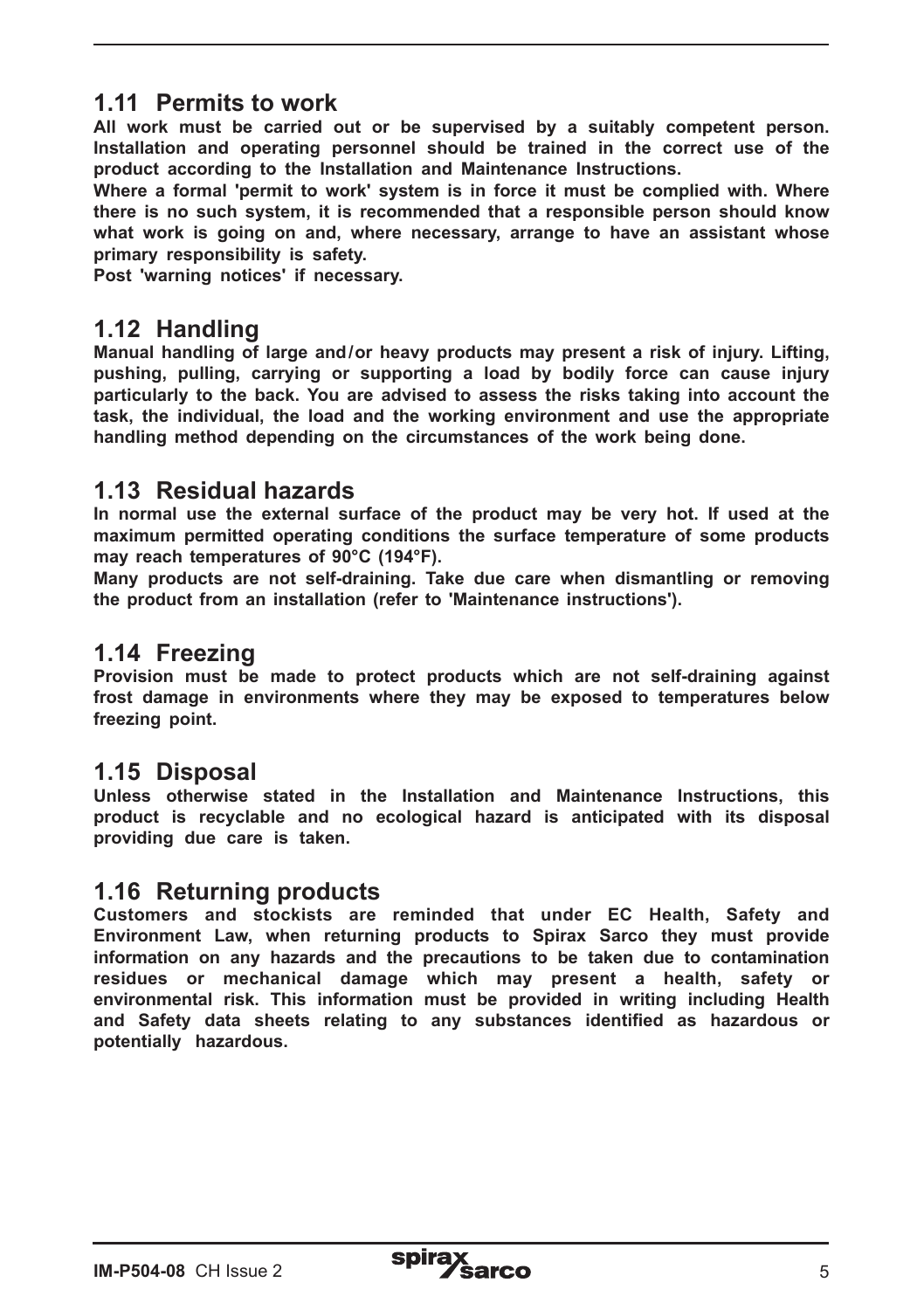# $-$  2. General product information  $-$

### **2.1 General description**

The MPC M Monnier range of (self-relieving) high efficiency oil removing filter/regulators provide very high quality compressed air, with accurate pressure control, for pneumatic actuators and general purpose systems.

#### **Principal features:**

- **-** Compact miniature oil removing filter/regulator.
- **-** Self-relieving.
- **-** High efficiency Exceeding 99.95% against D.O.P. tests.
- **-** Efficiency testing carried out in accordance with ISO 12500 at 51 mg/m**<sup>3</sup>** (40 ppm) inlet concentration.
- **-** Oil carryover less than 0.0255 mg/m**<sup>3</sup>** (0.02 ppm).
- **-** 100% water removal at line temperature.
- **-** Polycarbonate bowl.
- **-** External black anodised finish.
- **-** Particle effiency: 99.96%
- **-** Inlet dry pressure drop: 1.5 psi d.

#### **Available types supplied as standard**

| MPC <sub>1</sub> M                             | ATEX compatible.<br>Metal bowl with manual drain and tamper-proof cap. |
|------------------------------------------------|------------------------------------------------------------------------|
| MPC2M<br>Polycarbonate bowl with manual drain. |                                                                        |
| <b>MPC2AM</b>                                  | Metal bowl with autodrain.                                             |

#### **MPC optional extras - Selection table**

**Airsets** - The MPC2M, MP2AM filter / regulators are also available as airsets consisting of Type 8 or FK21 bracket, mounting ring and pressure gauge (see the 'MPC\_M optional extras' table below).

 $S =$  Supplied as standard  $OE =$  optional extra  $\Box$  = not available

| <b>Feature</b>          |                   | MPC <sub>1</sub> M | MPC2M     | MPC2AM    |
|-------------------------|-------------------|--------------------|-----------|-----------|
| Polycarbonate bowl      | Without drain     |                    | <b>OE</b> |           |
|                         | With manual drain |                    | S         |           |
| <b>Bowl</b> guard       |                   |                    | <b>OE</b> |           |
| <b>Metal bowl</b>       | With manual drain | S                  | <b>OE</b> |           |
| (no sight glass)        | With autodrain    |                    |           | S         |
| Tamper-proof cap        | With locking seal | S                  | <b>OE</b> | <b>OE</b> |
| Pressure gauge          | 50 mm Ø           |                    | <b>OE</b> | OE.       |
|                         | 40 mm Ø           | S                  | <b>OE</b> | <b>OE</b> |
| Type 8 mounting bracket |                   |                    | <b>OE</b> | OE.       |
| <b>FK21 fixing kit</b>  |                   | S                  | <b>OE</b> | <b>OE</b> |
| Aluminium mounting ring |                   | s                  | <b>OE</b> | OE.       |

**Note:** A tamper-proof cap with locking seal is recommended as an optional extra for MPC2M and MPC2AM airsets.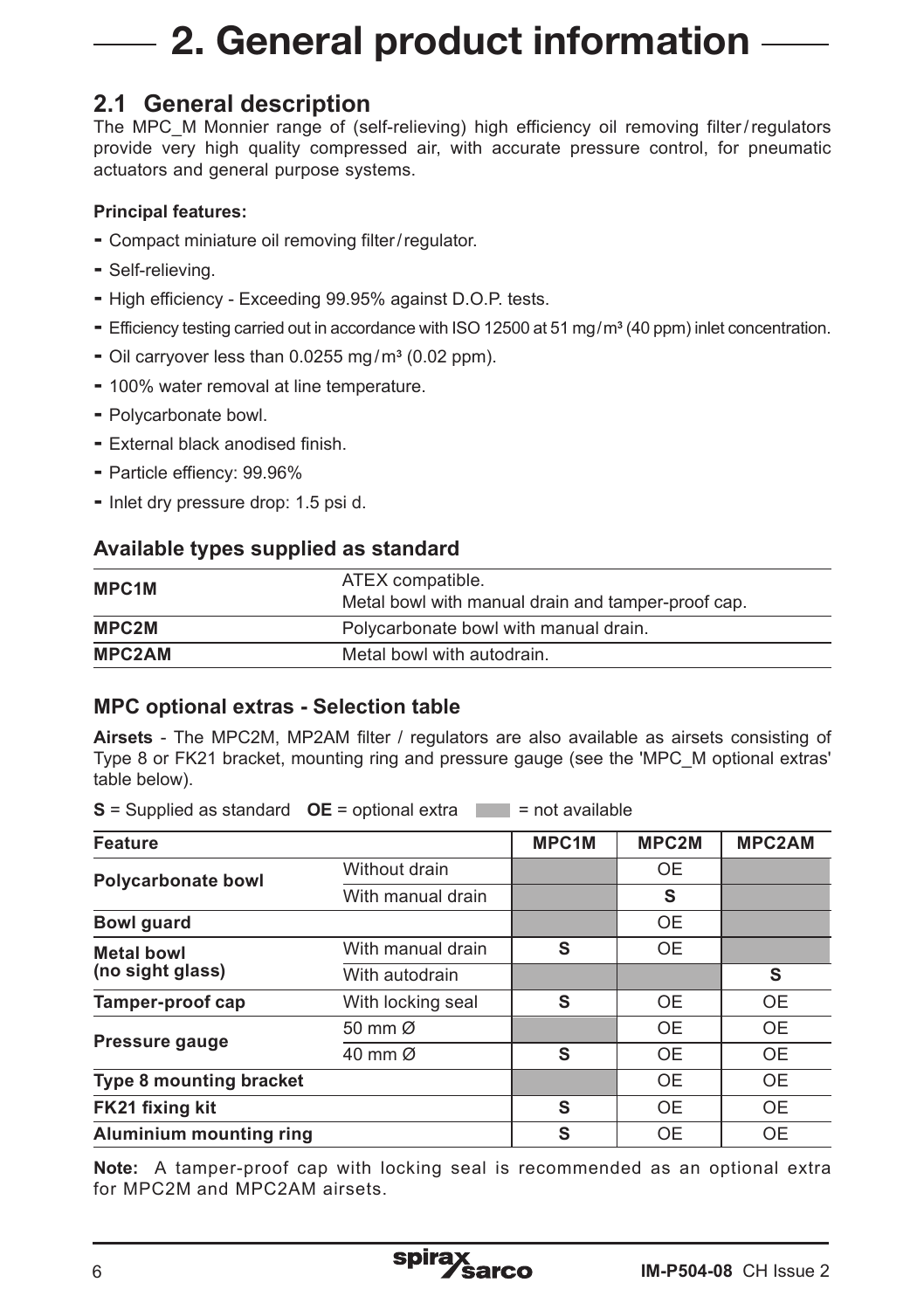# **2.2 Sizes and pipe connections**

**¼**" screwed BSP (BS 21-Rp, ISO 7)

# **2.3 Spring range - Operating pressure ranges**

All regulators can be adjusted to zero pressure, or above the figures shown. The operating range is marked on the unit:

| <b>Standard spring:</b>  | $0.7 - 9.0$ bar q $(10 - 130)$ psi q) |
|--------------------------|---------------------------------------|
| <b>Optional springs:</b> | $0.2 - 2.0$ bar g $(2.9 - 29$ psi g)  |
|                          | $0.3 - 4.0$ bar q $(4.3 - 58$ psi q)  |

# **2.4 Operating limits**

| Maximum              |            | Polycarbonate bowl 10 bar g @ 50 $\degree$ C (145 psi g @ 122 $\degree$ F) |
|----------------------|------------|----------------------------------------------------------------------------|
| pressure/temperature | Metal bowl | 17 bar g @ 80°C (246.5 psi g @ 176°F)                                      |

#### **2.5 Materials**

| Part            | <b>Material</b><br>Aluminium - anodised finish |  |
|-----------------|------------------------------------------------|--|
| Body            |                                                |  |
| Plastic bowl    | Polycarbonate or aluminium alloy               |  |
| Bonnet assembly | Aluminium                                      |  |
| Filter element  | Microfibre/stainless steel                     |  |
| Valve           | Nitrile                                        |  |



**Fig. 1 MPC2M Monnier high efficiency compressed air filter/regulator**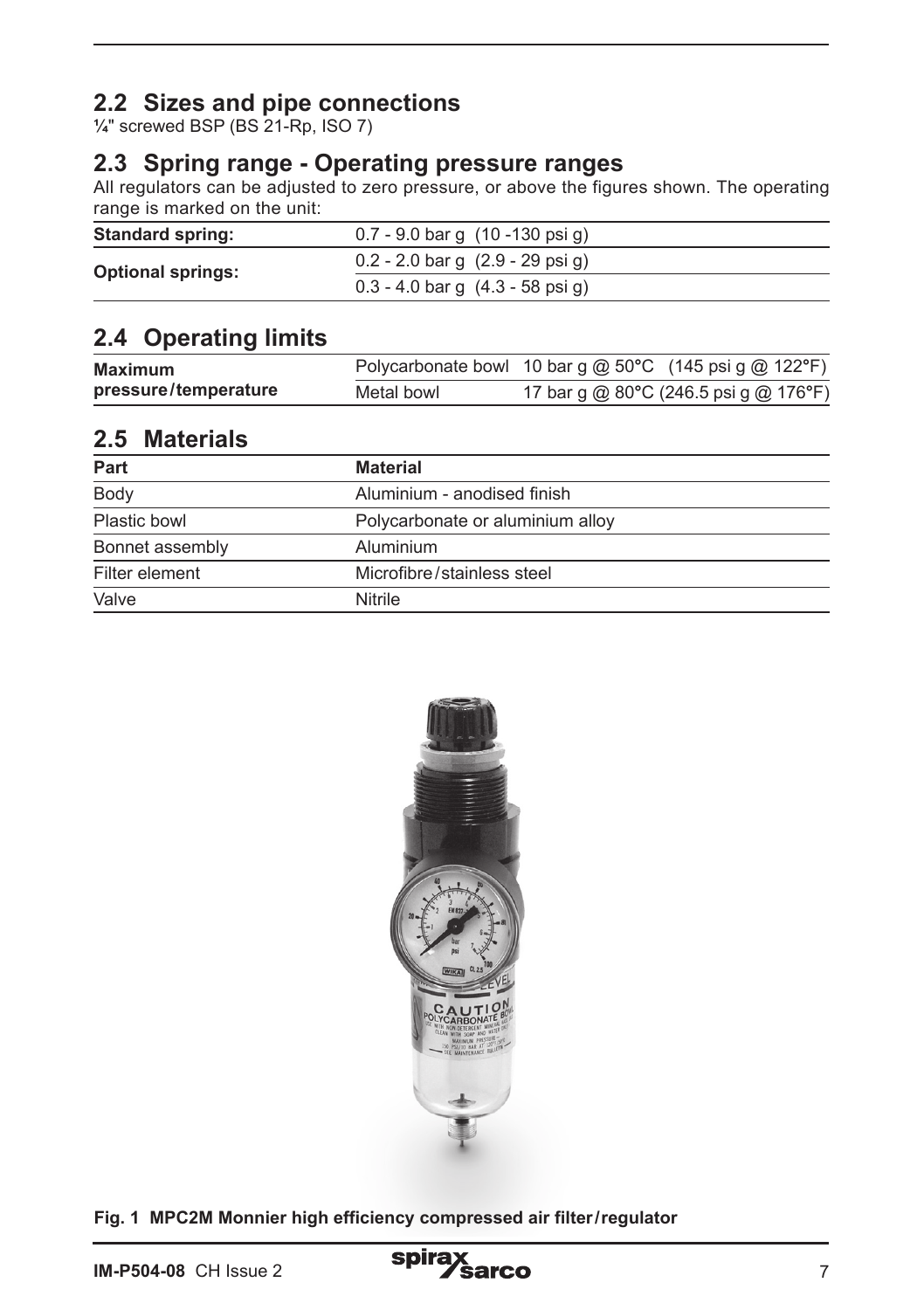# $-$  3. Installation and commissioning  $-$

#### **Note: Before actioning any installation observe the 'Safety information' in Section 1.**

Referring to the Installation and Maintenance Instructions, name-plate and Technical Information Sheet, check that the product is suitable for the intended installation.

# **3.1 Specific product safety information**

Polycarbonate bowls may be attacked by phosphate ester based fluids, solvents, chemical cleaners, carbon tetrachloride, etc. These and any other substances should not be allowed to come into contact with this component. Certain compressor lubricating oils also contain additives harmful to polycarbonate. Where there is any doubt we recommend, in the interests of personal safety, that bowl guards or metal bowls be fitted.

# **3.2 General information**



#### **Bowl guard**

In the interest of safety Spirax Sarco recommend that a bowl guard should be fitted - see Section 3.1, Specific product safety information.

#### **Fig. 2**

# **Tamper-proof cap**

**Dimensions (approximate) in millimetres**



#### **Pressure gauge**

(Not for MPC2AM)

Available in two sizes (1**½**" and 2"), with 3 pressure ranges. The face is marked in both bar and psi. Please state, size and pressure range when placing an order.

| <b>Pressure ranges</b> |    | $0$ to 2 bar                            | $0$ to $30$ psi  |  |
|------------------------|----|-----------------------------------------|------------------|--|
|                        |    | 0 to 7 bar                              | 0 to 100 psi     |  |
|                        |    | $0$ to 11 bar                           | 0 to 160 psi     |  |
|                        |    | Dimensions (approximate) in millimetres |                  |  |
| <b>Size</b>            | A  | в                                       | C                |  |
| 11/2                   | 40 | 47                                      | $R\frac{1}{8}$ " |  |
| $\overline{2}$ "       | 48 | 45                                      | $R\frac{1}{8}$ " |  |

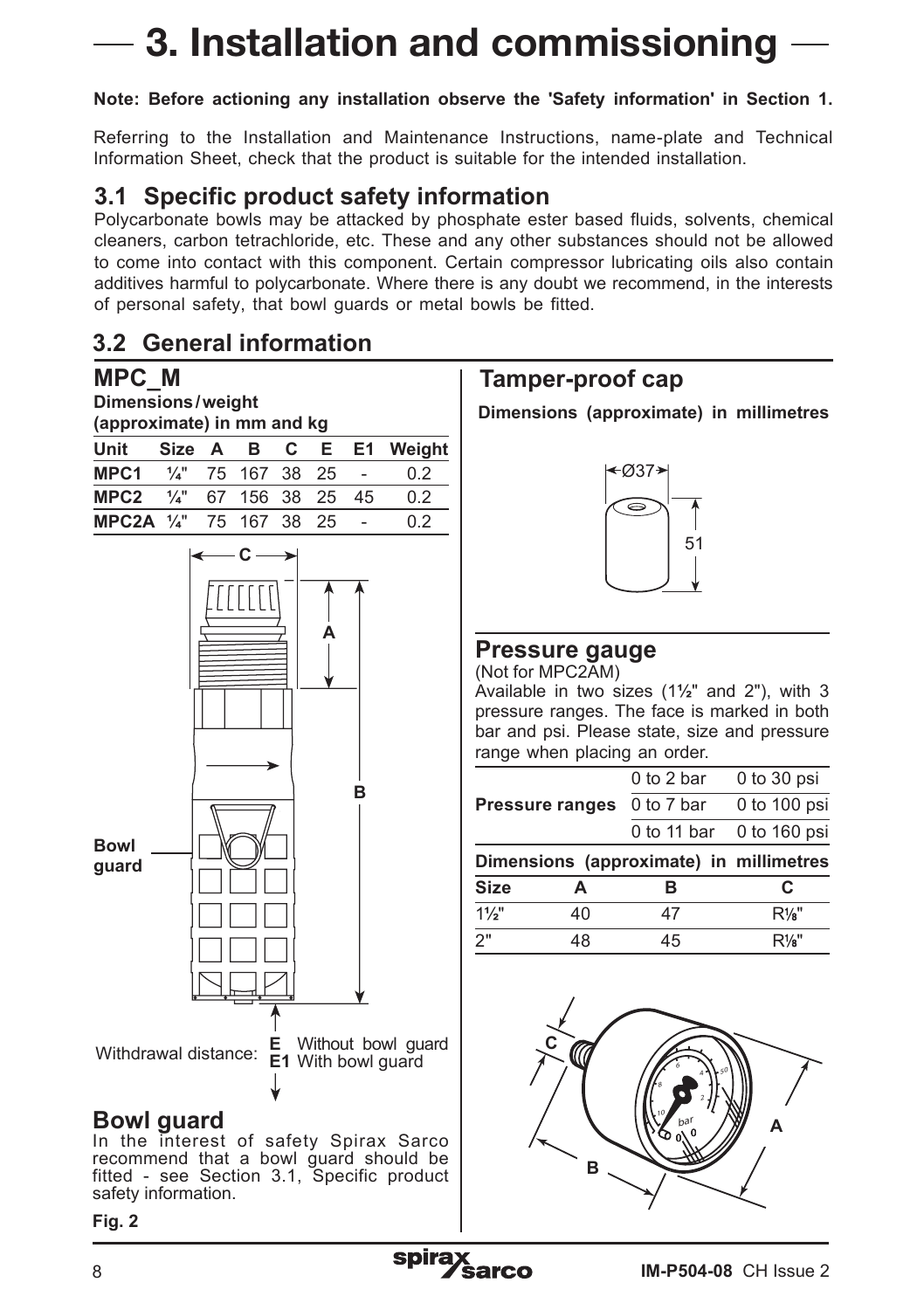

**Fig. 3 Type 8 mounting bracket**

64 51

#### **Fig. 4 FK21 fixing kit**

32 61.5

#### **3.3 Installation**

- **3.3.1** The unit should be fitted in horizontal pipework with the bowl vertically downwards.
- **3.3.2** Adequate space should be provided around the unit to allow easy access for routine servicing requirements (see Figure 2 for withdrawal distances).
- **3.3.3** Connect the unit so that the airflow is in the direction indicated by the arrow on the body.
- **3.3.4** The unit should be installed as close as possible to the equipment it is serving.
- **3.3.5** The body has two R<sup>1/8</sup>" ports, one of which is available for fitting a pressure gauge to register the secondary pressure. In the event that a pressure gauge is not fitted, this port should be blanked off with the blank plug provided. Ensure that the range of the pressure gauge corresponds with that of the main control spring as indicated on the unit. The second port should not be used for any purpose and is sealed with a factory fitted plug which should not be removed.
- **3.3.6** Do not overload the filter cartridge (see Section 4 Operation) or there will be a reduction in its efficiency and/or life. On heavily contaminated systems, it is advisable to fit a conventional pneumatic filter (Monnier International or Miniature) immediately in front of the unit for maximum efficiency and life cycle.
- **3.3.7** The polycarbonate bowl may be fitted with a bowl guard, or replaced with a metal bowl.

#### **3.4 Adjustment**

- **-** Lift the locking ring.
- **-** Turn the adjustment knob clockwise to increase the pressure.
- **-** Depress the locking ring to lock.

**Note:** An optional tamperproof cap (not shown) may be fitted over the adjustment housing. It is recommended that all adjustments be made under flowing conditions. There will be a slight increase in set pressure when the flow stops.



**Fig. 5 Adjustment**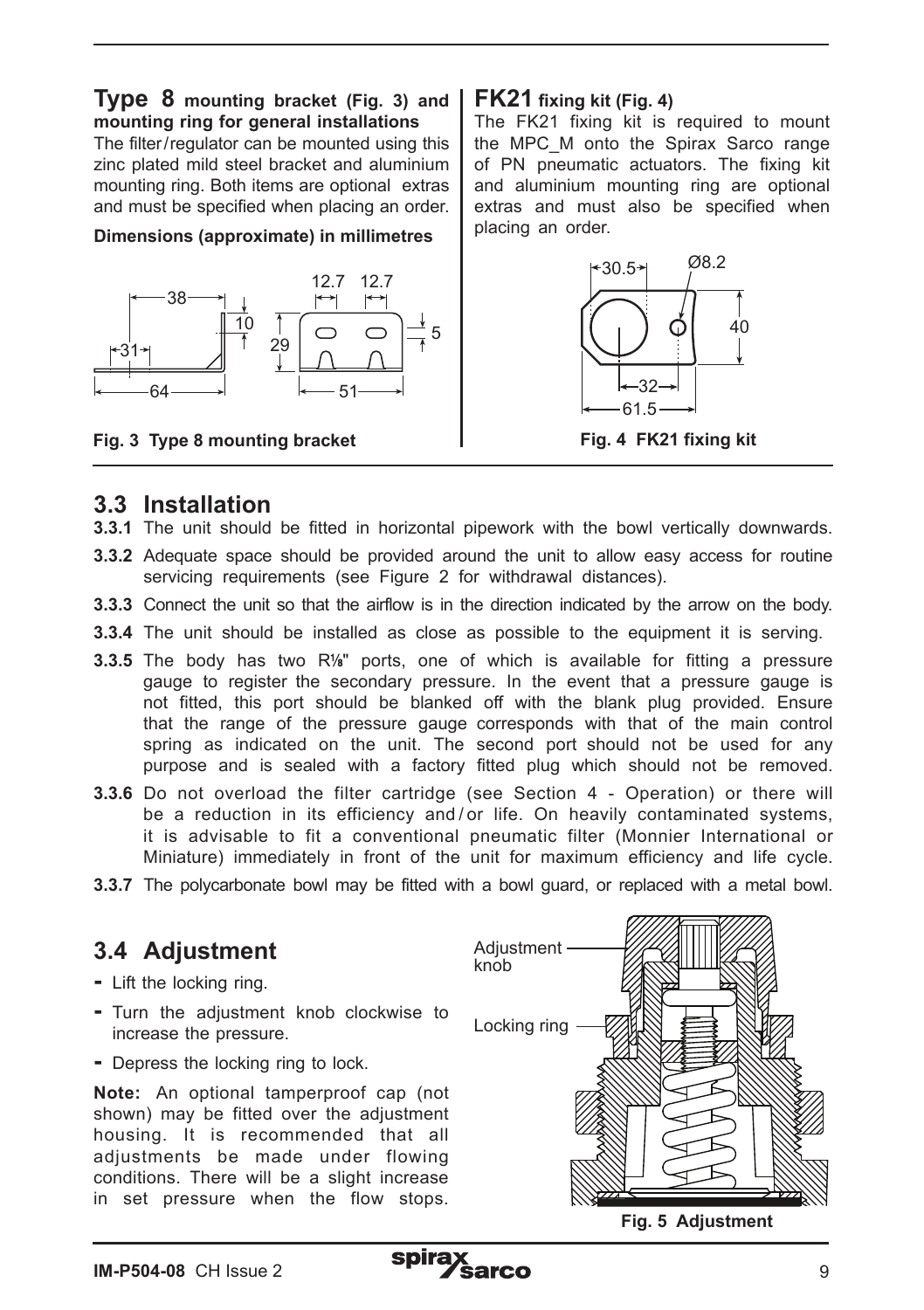# **4.1 Operating principles**

With system pressure on, the regulator poppet valve assembly is in the closed position when the adjusting knob is turned fully counter clockwise (no spring load). By turning the adjusting knob clockwise, the diaphragm / piston moves downward allowing flow to come in through the orifice created between the poppet assembly and seat. Increasing downstream pressure causes the poppet assembly to move upward until the load of the spring and diaphragm / piston are balanced. The outlet pressure has now been reduced. If a valve is opened downstream, the increased demand for pressure creates a reduced pressure under the control diaphragm / piston. The poppet assembly moves downward due to the load of the control spring opening the seat area and air is allowed to meet the downstream pressure demand.

Thus, the area of the opening meters the downstream flow.

#### **4.2 Performance selection (with primary pressure 10 bar)**

For any specified primary filtration pressure, there is a maximum recommended air flowrate. Keeping within this, will ensure that the element performance maintains the stated high efficiency levels, particularly for the removal of oil and water contaminants.





Use of the product in this region may reduce the oil removing efficiency.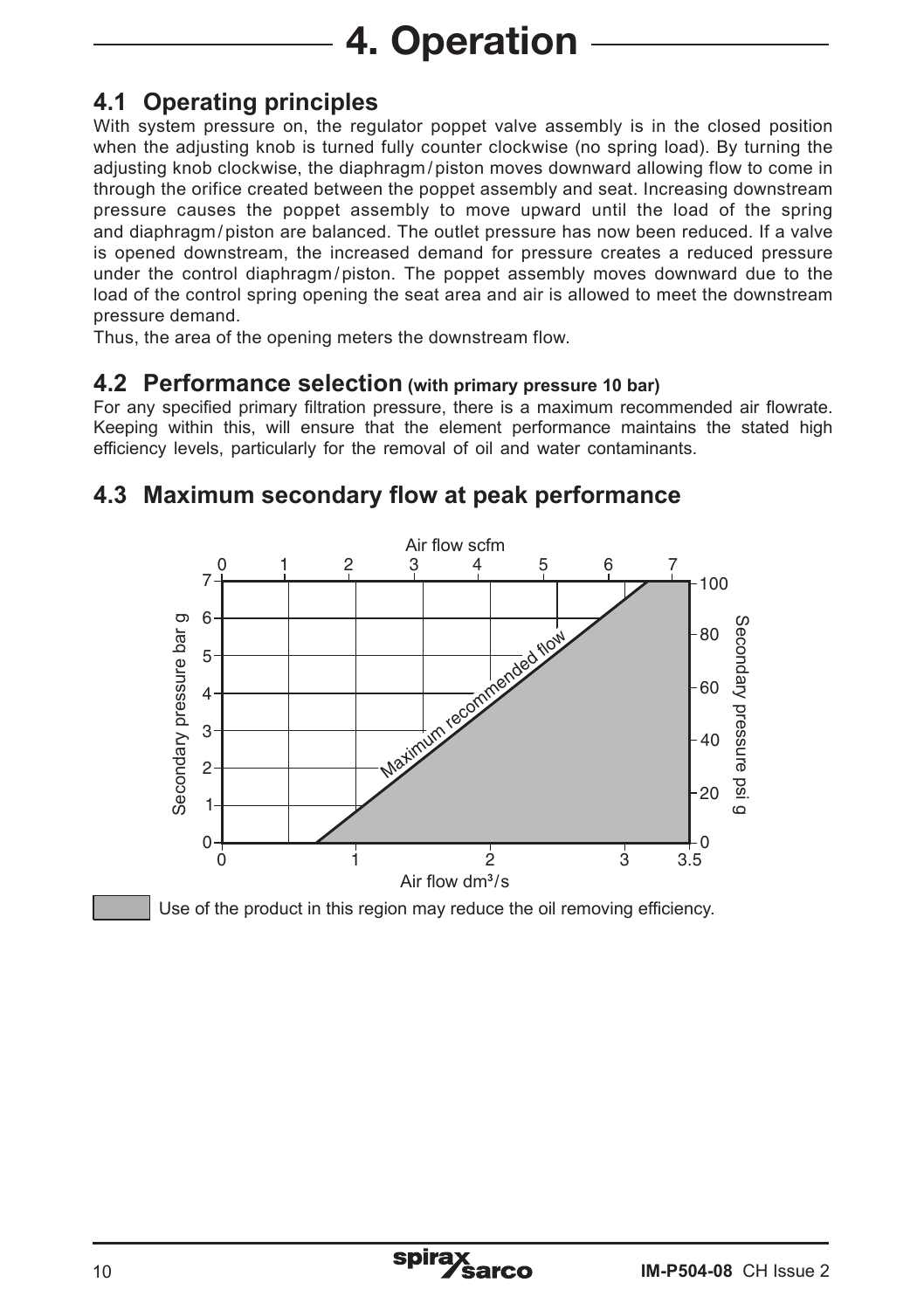

**Fig. 6 Operation**